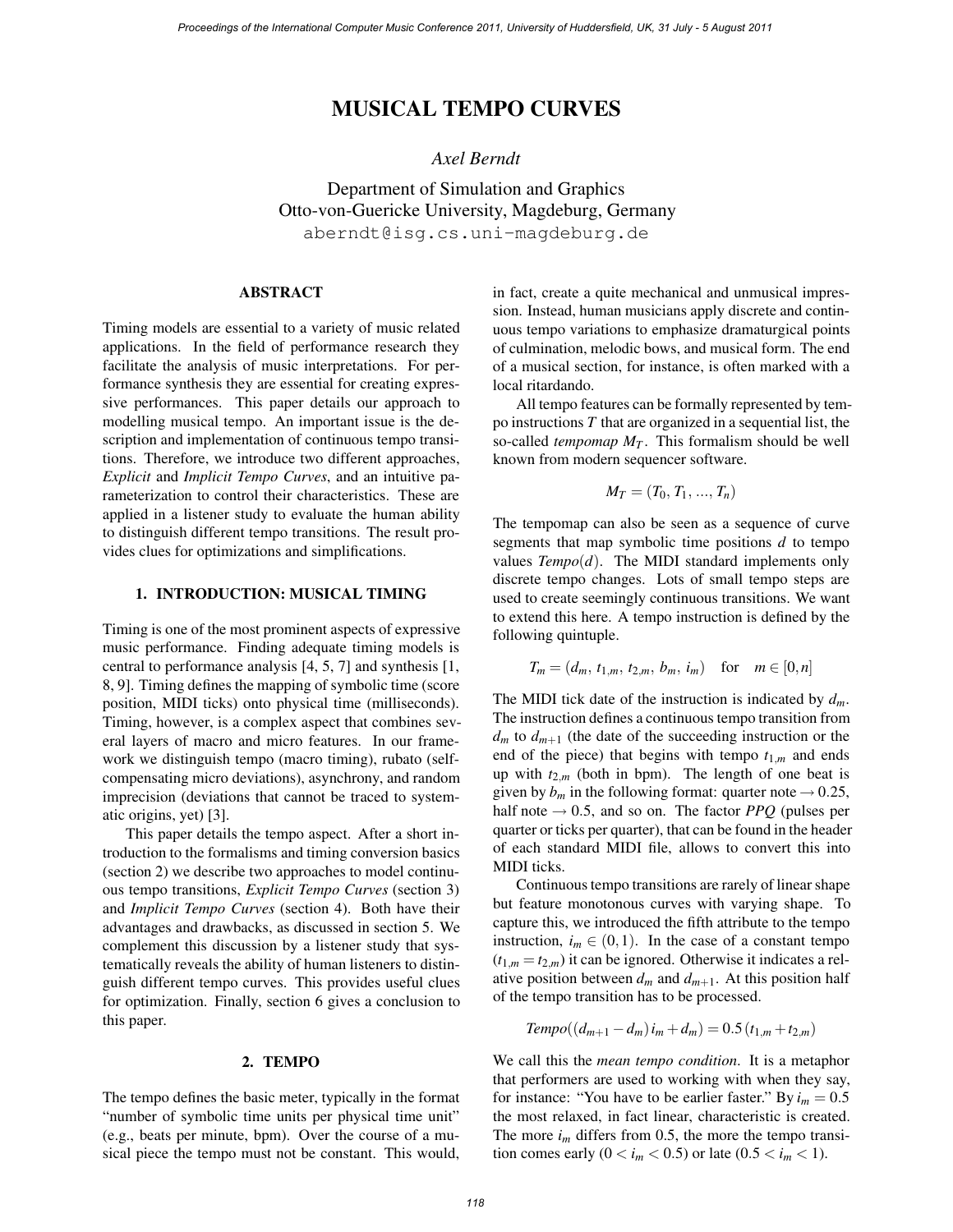

Figure 1. Explicit tempo curves by potential functions.

To convert a symbolic time position *d* (in ticks) into a milliseconds date  $Ms(d)$  the integral of the inverse tempo function has to be computed. In the following notation of *Ms* this is done segment-wise, where one segment corresponds to one tempo instruction.

$$
Ms(d) = \begin{cases} d + Ms(0) & : d \leq d_0 \\ \text{const}(d) + Ms(d_m) & : t_{1,m} = t_{2,m} \\ \text{tran}(d) + Ms(d_m) & : \text{otherwise} \end{cases}
$$

 $Ms(0)$  is the time when the playback starts,  $d_0$  the date of the first instruction, and *m* the index of the last instruction before *d*. For segments with constant tempo the conversion is done by function const.

$$
const(d) = \frac{60000(d - d_m)}{t_{1,m} \cdot 4 \cdot b_m \cdot PPQ}
$$

Continuous tempo transitions are implemented by function tran. We will now describe two possible implementations of this function, *Explicit* and *Implicit Tempo Curves*.

#### 3. EXPLICIT TEMPO CURVES

This approach constructs the tempo curve directly and performs the time conversion by numerical integration. For the tempo curve the potential function in the unity square is used and scaled to the actual measurements of the instruction (see figure 1).

$$
Tempo(d) = \left(\frac{d - d_m}{d_{m+1} - d_m}\right)^{p(i_m)} (t_{2,m} - t_{1,m}) + t_{1,m}
$$

The exponent  $p(i_m)$  follows from the *mean tempo condition*.

$$
p(i_m) = \log_{i_m} 0.5 = \ln 0.5 / \ln i_m
$$

The milliseconds date tran(*d*) is approximated by  $\widetilde{\text{tran}}(d)$ via numerical integration of the inverse tempo function (Simpson's rule with *N/*2 iterations and even *N*).

$$
\widetilde{\text{tran}}(d) = \frac{d - d_m}{3N} \left( \frac{1}{\text{Tempo}(x_0)} + \sum_{k=1}^{\frac{N}{2}-1} \frac{2}{\text{Tempo}(x_{2k})} + \sum_{k=1}^{N/2} \frac{4}{\text{Tempo}(x_{2k-1})} + \frac{1}{\text{Tempo}(x_N)} \right) \frac{60000}{4 \cdot b_m \cdot PPQ}
$$
\n
$$
\text{with} \quad x_k = d_m + k \cdot \frac{d - d_m}{N}
$$

The approximation accuracy can be controlled by *N*. Following the estimation of [6] the approximation error is given by

$$
\left|\tan(d) - \widetilde{\tan}(d)\right| \le \frac{(d - d_m)^5}{180N^4} \max_{x \in [d_m, d]} \left| \left(\frac{1}{Tempo(x)}\right)^{(4)}\right|
$$

But how much accuracy is necessary? The application is, of course, free to chose any setting. But the computation time increases together with *N*. Hence, too high a setting should be avoided in the context of realtime applications, like interactive and adaptive music [2]. The following question may be even more important: To what extent can the human listener distinguish different tempo curves? The study in section 5 traces this question and will give clues to find appropriate settings for *N*.

### 4. IMPLICIT TEMPO CURVES

In the previous approach, tempo curves were modelled explicitly and the time conversion was implemented by numerical integration. The *Implicit Tempo Curves* approach, goes the opposite way. The curve segment of *Ms* is directly constructed. This bypasses the (possibly expensive) time conversion and shifts the effort to the preprocessing. However, the challenge is to construct the timing curve so that the corresponding tempo curve features the desired characteristics. This means in particular that it has to hold to the *mean tempo condition* (see section 2).

We apply a quadratic Bézier curve to approximate the timing curve. It is spanned by the three control points  $P_0$ , *P*<sub>1</sub>, and *P*<sub>2</sub>. The coordinates of the first of them are given; they arise from the previous curve segment.

$$
P_0=(d_m,\,Ms(d_m))
$$

The third control point can be computed using the *Explicit Tempo Curves* approach. As this runs in the preprocessing phase this can be computed with high fidelity (great *N*). In the context of performance analyses this can also be measurement data that shall be approximated.

$$
P_2=(d_{m+1},\,Ms(d_{m+1}))
$$

Through  $t_{1,m}$  and  $t_{2,m}$  also the timing gradients,  $g_{1,m}$  and *g*2*,m*, at both points are given.

$$
g_{z,m} = \frac{60000}{t_{z,m} \cdot 4 \cdot b_m \cdot PPQ} \quad \text{for} \quad z \in \{1,2\}
$$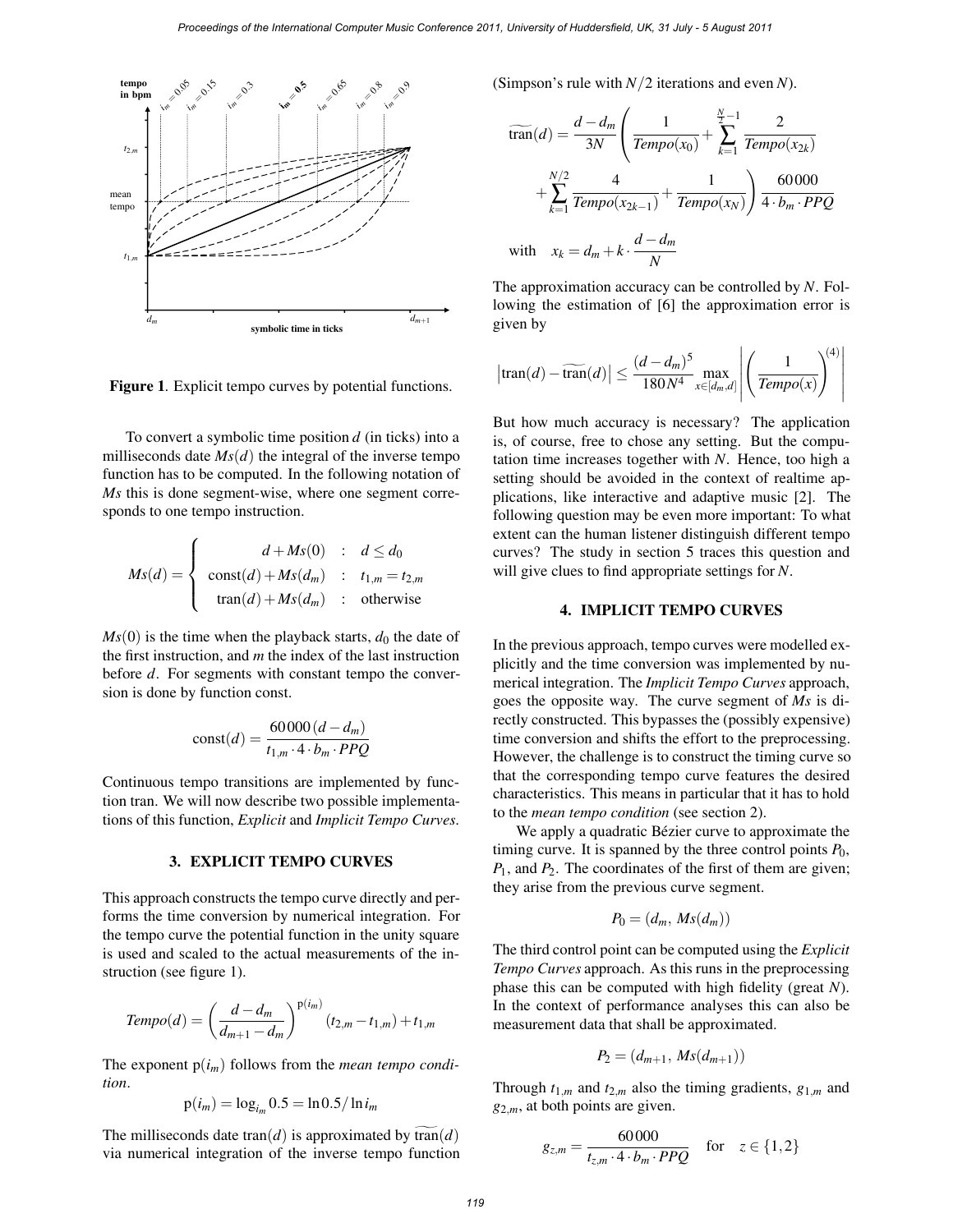

Figure 2. The explicit and implicit models' tempo and timing curve in comparison.

Thus follows the position of *P*1.

$$
P_1 = (d_{P_1}, g_{1,m}(d_{P_1} - d_m) + Ms(d_m))
$$

$$
d_{P_1} = \frac{g_{1,m}d_m - g_{2,m}d_{m+1} - Ms(d_m) + Ms(d_{m+1})}{g_{1,m} - g_{2,m}}
$$

When rendering these Bézier curves the corresponding tempo curves show similar characteristics to those of the explicit model but they are not identical (see figure 2)! They do not have to be exactly the same, either. The dispersion that we could observe in human performances [3] is too great to favor either of these curves. But the implicit model does not even hold to the *mean tempo condition*. The Bézier curve as it is constructed up to now is just an initialization and needs further adaptation. This can be done in two possible ways, as will be described in the following sections.

### 4.1. Shift the Terminal Point

*P*<sup>1</sup> derives directly from the other two control points. *P*<sup>0</sup> is fixed. But  $P_2$ , the end of the curve, can be shifted along the milliseconds axis. This will also change the position of  $P_1$  and the course of the tempo transition. A simple approach to find an approximate solution is by bisection that checks for the *mean tempo condition*. The boundaries of the search space are:

$$
Ms(d_{m+1}) \in
$$
  

$$
((d_{m+1}-d_m)g_{1,m}+Ms(d_m), (d_{m+1}-d_m)g_{2,m}+Ms(d_m))
$$

It is important to be aware of the fact that the timing of this approach differs from that of the explicit model (and of the initial Bézier curve) not just locally within  $(d_m, d_{m+1}]$  but also beyond  $d_{m+1}$  as deviations are not compensated here. If it is desirable, for some reason, to keep synchrony with the explicit model or with some other timing data (like empirical measurements that shall be approximated),  $P_2$ has to remain fixed at its initial position. Therefore, the following approach suits better.

#### 4.2. Rational Bézier Curves

A rational Bézier curve applies weights  $w_0, w_1, w_2$  to its control points. The rational quadratic Bézier curve is defined as follows.

$$
P(t) = \frac{w_0(1-t)^2 P_0 + w_1 2t(1-t)P_1 + w_2 t^2 P_2}{w_0(1-t)^2 + w_1 2t(1-t) + w_2 t^2}
$$

These weights can be used to distort the curve in a desired way and also to fulfill the *mean tempo condition*. In fact, it is only necessary to adapt the weight  $w_1$  of point  $P_1$  therefore (as done in figure 2). This still does not create a shape that is identical to the explicit model. If this or any other characteristic shall be approximated, both further weights, *w*<sup>0</sup> and *w*2, can be edited, too. The effort, however, can be considerable and is probably not necessary in most application contexts, as the following discussion shows.

#### 5. DISCUSSION AND STUDY

Timing conversions can be very expensive, especially for continuous tempo transitions. This may not be a problem as far as they can be done offline (before the playback). But if they have to be performed in realtime directly at playback, runtime issues become important. With two different approaches, *Explicit* and *Implicit Tempo Curves*, we try to tackle this issue. The explicit approach allows one to select a good tradeoff between accuracy of numerical integration and computation effort. The implicit approach shifts most effort to the preprocessing.

But both are not equivalent! Although they are all subject to the same *mean tempo condition* they create different tempo and timing curves. In measurements of human performed music we could observe a relatively large amount of dispersion [3], so that neither of the here presented models can be proven to be the better one. In certain application contexts one may be more handy than the other. The implicit model may, for instance, be better